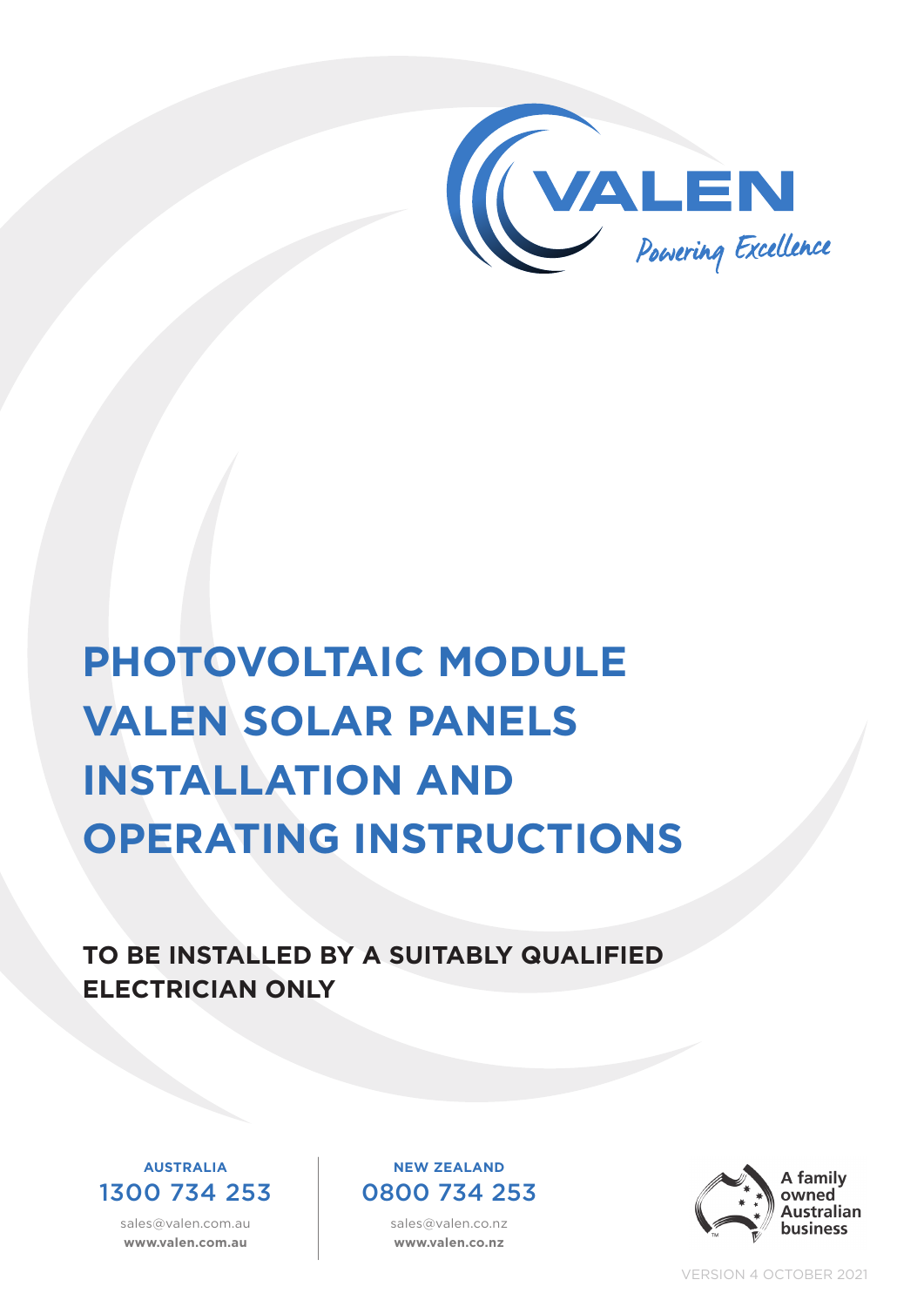

## **Introduction**

Thank you for purchasing this VALEN PHOTOVOLTAIC (PV) Module, referred to as 'SOLAR PANEL' and 'PANEL/S' in this document. Only components of the highest quality have been used in the manufacturing of the VALEN SOLAR PANEL. A PV module transforms light energy into electrical energy. Whilst these units are easy to use, precautions need to be taken to avoid injury.

#### **PRECAUTIONS & IMPORTANT SAFETY INSTRUCTIONS**

Possible dangers include shock, electrical burns, fires and lacerations, should the glass be broken.

- 1. VALEN SOLAR PANELS should only be installed by suitable qualified persons
- 2. Care should be taken not to drop the panel or to drop anything onto the panel, especially the flat glass surfaces
- 3. Do not touch the electric terminals or the bare conductors attached to the panel
- 4. If your panel is fitted with cables, do not pull on these
- 5. Consult your local building authority and ensure you abide by local building regulations
- 6. Periodically, the panels should be checked for performance, integrity and safety
- 7. Take height safety precautions should you mount these panels off the ground

#### **LIMITED WARRANTY AND CONDITIONS**

Materials used in the panel are of the highest quality and have been selected to perform beyond the life of the panel. Nevertheless, the durability of these components depends on suppliers and their suppliers in turn.

We are pleased to offer a 3-year workmanship warranty. The panel is further warranted to be able to produce more than 90% of its rated output for a period of 10 years and more than 80% of its rated capacity for 25 years.

#### **MOUNTING**

- Mount the panel at an angle to the ground, equivalent to the latitude of the installation.
- The panel should be facing north for maximum benefit.
- Should you mount the panel on the roof of a building or at any position off the ground, ensure that safety measures are undertaken to prevent injury from falling.
- Ensure that when mounting, the mounting apparatus is sufficient to withstand wind and corrosion.
- Also, ensure that there aren't any larger structures in the immediate vicinity that will cast a shadow on the panel. Bear in mind that in winter, the suns position will move across the sky differently from that in Summer.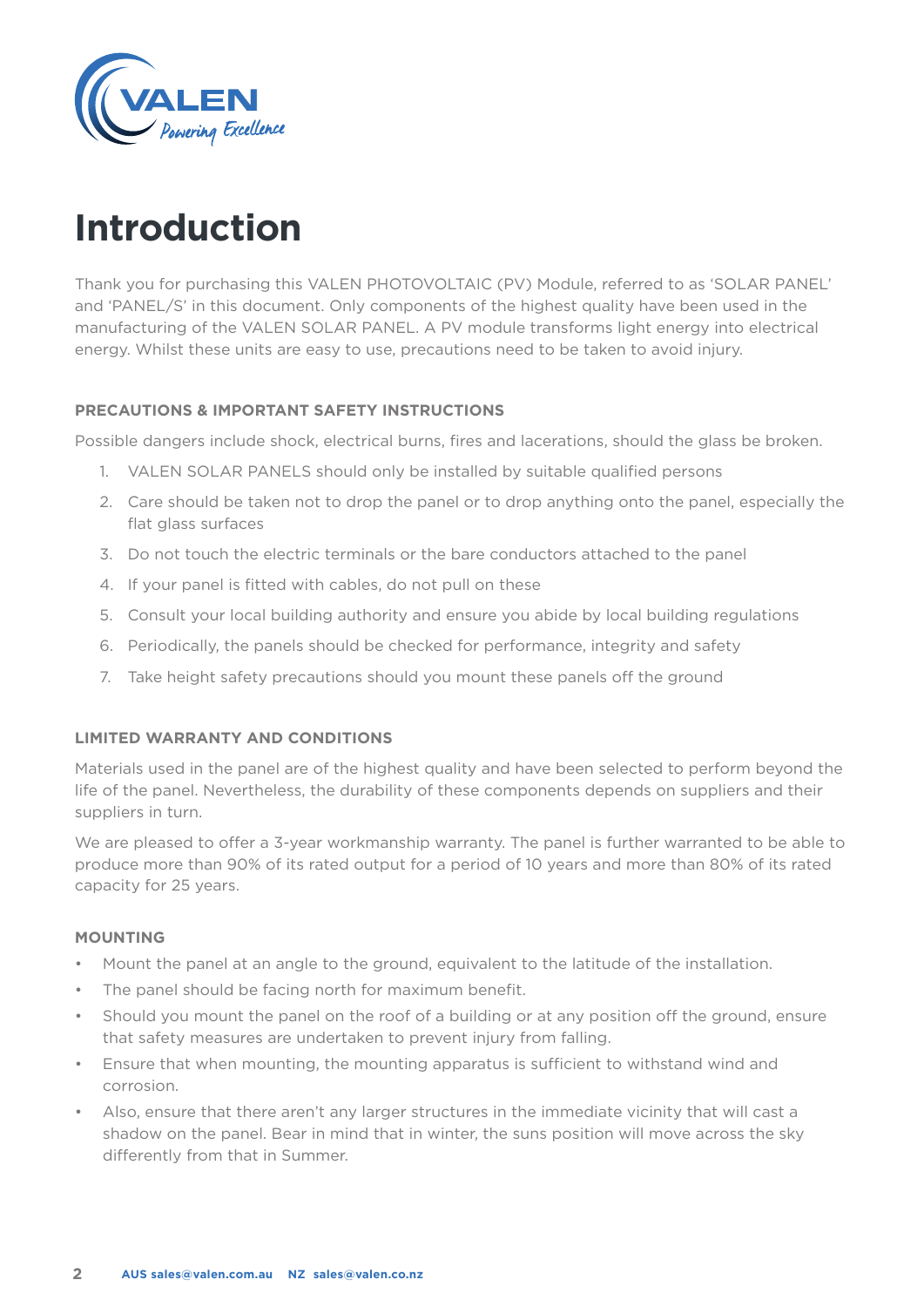## **Wiring Diagram**